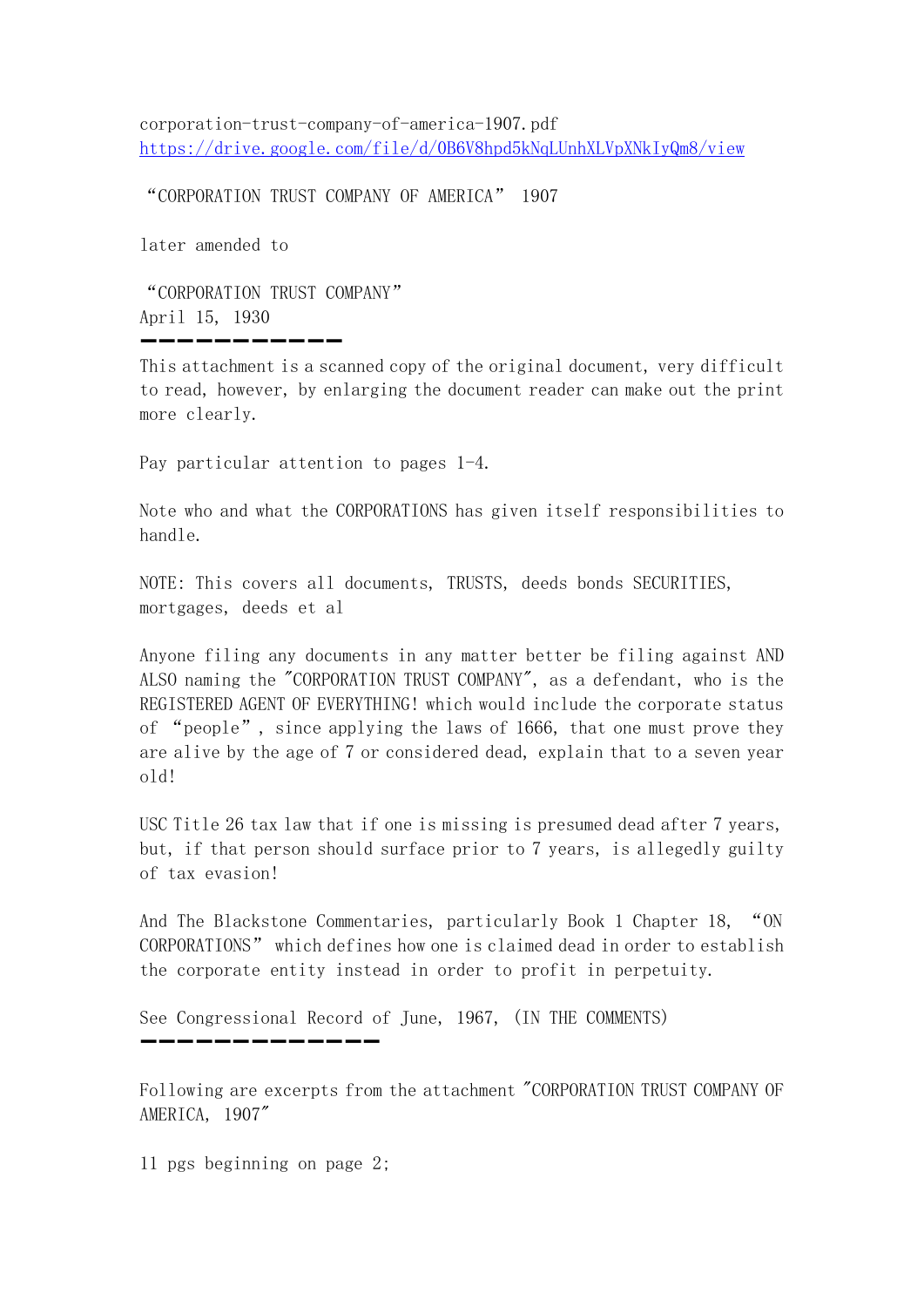"To provide, to keep, to maintain, for and in behalf of and as the agent of corporations." (both domestic and foreign) whether organized under the laws of the state of Delaware or elsewhere, offices, principal or otherwise, and therein to keep the stock, transfer and other books and documents records and property of every sort and kind of such operations, for all purposes including the transfer of stock."

"To keep and maintain safe deposit vaults and boxes and to take and receive upon deposit for safe keeping for storage stocks, bonds, securities, papers, books and documentary records and personal property of every sort or kind, and to let out vaults, safes and other receptacles.

To promote, reorganize or otherwise assist and afford facilition (word unclear on original doc) to any company or companies organized or to be organized under the laws of the State of Delaware or elsewhere and desiring to do business in the State of Delaware and elsewhere, and to any as the agent, trustee or otherwise for and in behalf of such corporations."

pg 2 last line cont on pg 3

"To act as the fiscal or transfer agent of any State, municipality, body politic or corporation; and in such capacity to receive and disperse money, and transfer, register and countersign certificates of stock, bonds or other evidences of indebtedness.."

To act as the trustee for the holders of or otherwise in relation to any bonds, stocks or debentures issued or to be issued by any corporation.

To act as trustee under any mortgage or bond issued by any municipality, body politic or corporation, and accept and execute any other municipal or corporate trust not inconsistent with the laws of this State.

Generally to undertake and execute any trusts, the undertaking thereof may deem calculated directly or indirectly to benefit this company.

To act as the registrar of of stocks, bonds and debentures and the transfer agent thereof for corporations and others.

To take, accept and execute any and all such trusts and powers of whatever nature or description as may be conferred upon or entrusted or committed to it by any person or persons, or any body politic, corporation or other authority, by grant, assignment, transfer, devise, bequest, or otherwise, or which may be entrusted or committed or transferred to it or vested in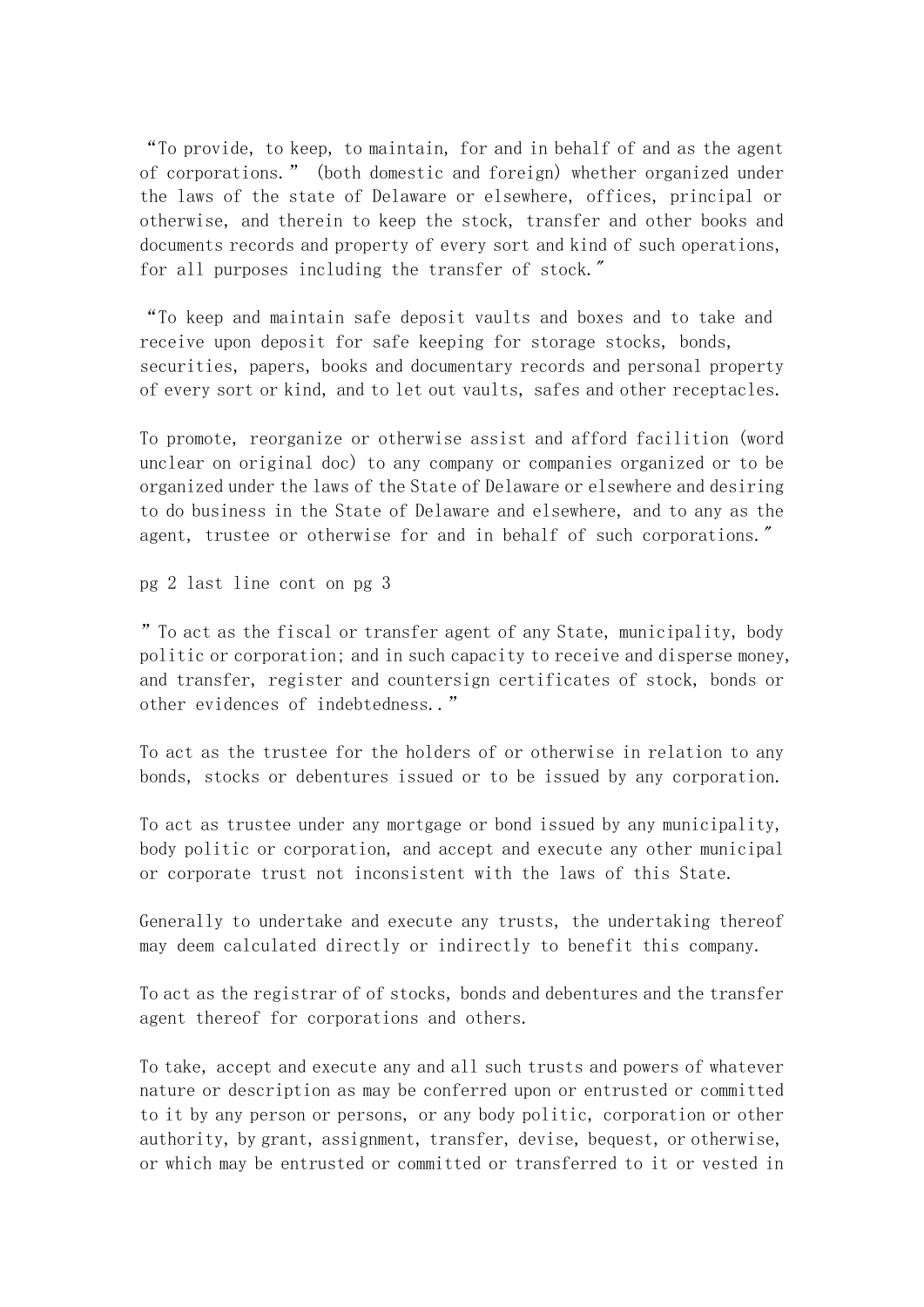it; by order of any court of record, and to receive and take and hold any property or estate, real or personal, which may be the subject of any such trust…" (see end page 3)

Please read the attachment VERY CAREFULLY to understand how this corporation is reaching into your private trusts, mortgages, deeds and anything else the reader may have felt was private personal and and owned outright free and clear.

Ever see any clause on any document entered into that includes, " Oh by the way, The CORPORATION TRUST COMPANY is now entitled to any/all your personal or real property you just signed onto and there is nothing you can do about it! So thank you for making the payments on everything we will take back from you when we feel like it and share the proceeds with the court that handles our little escapade.

Take it to heart for those who have a trust and think that there are laws written to protect one's trust.

Remember that your Notary is licensed by the state, that is one way your private papers have been "pierced" as in "Piercing the corporate veil". A Notary is the weak link into private affairs. Their ledgers, as was Al Capone's, will be the final countdown causing one's demise.

Read the attachment carefully, several times, to see the intent by design of this corporation.

Also, note the dates, THE CORPORATION TRUST COMPANY OF AMERICA originated in 1907, three years before the private meetings on Jekyll Island, and six years before the Frankensteinian creation of the Federal Reserve.

The "CORPORATION TRUST COMPANY OF AMERICA" was amended to "CORPORATION TRUST COMPANY" on April 15, 1930, three years prior to the US Bankruptcy, and coincidentally, the same birthday as The IRS tax date.

By dropping "OF AMERICA" it is clear that this corporation has branched out internationally, but still before the International Organizations Immunity Act and the UN of 1945, even though the US Bankruptcy allegedly went through the UN, 12 years prior to being established.

Is the reader following the intent by design to defraud every existence of any matter in America?

Remember that Delaware is the first State and that Monsanto and DuPont